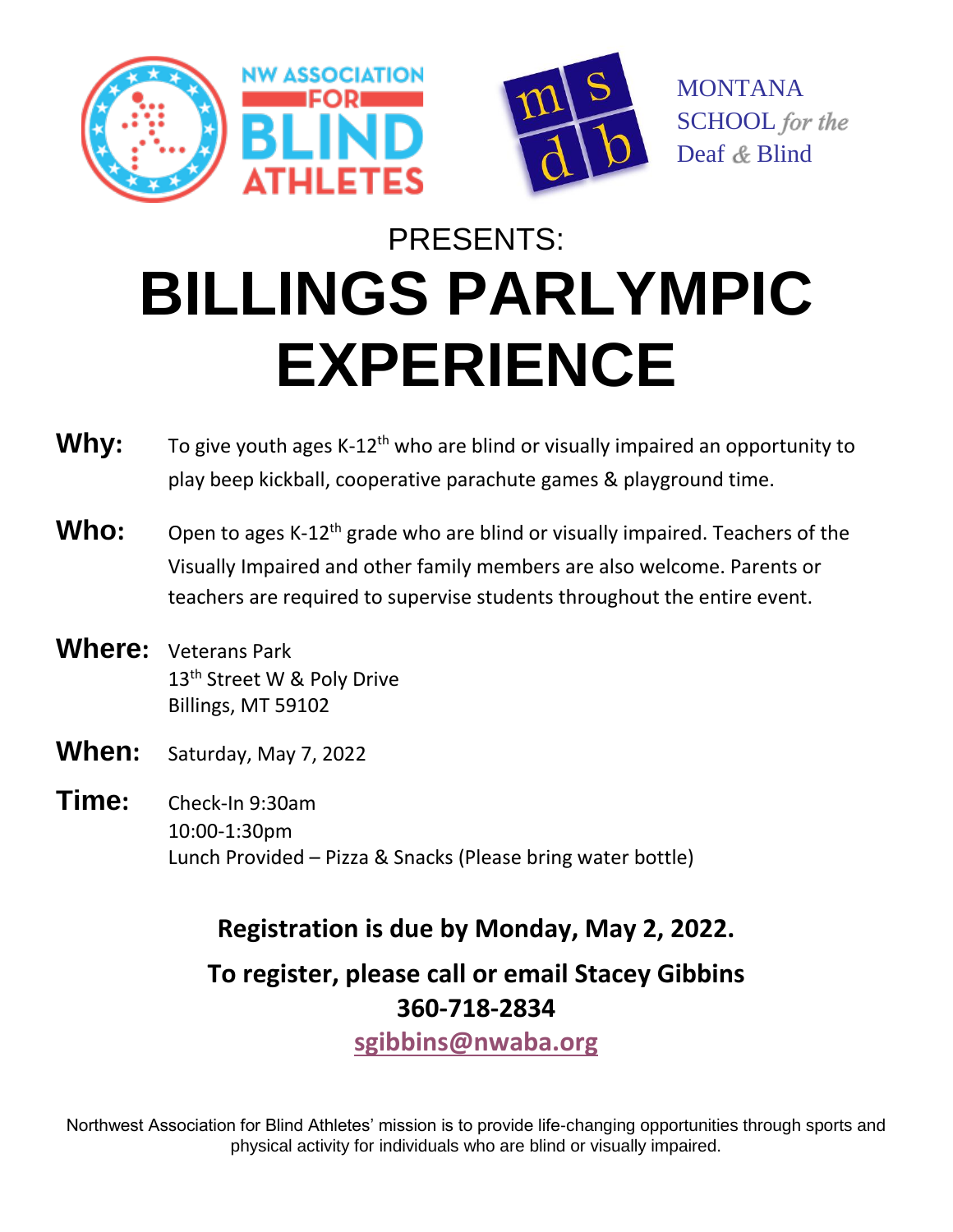### **Please send completed form to:**

Northwest Association for Blind Athletes PO Box 65265 Vancouver, WA 98665-0009

## **Athlete Registration Billings, MT**

### **Athlete Registration Form**

| First Name:                            | Last Name:                          | MI:                                        | DOB:   |      |
|----------------------------------------|-------------------------------------|--------------------------------------------|--------|------|
|                                        |                                     |                                            |        |      |
| Address:                               |                                     | City:                                      | State: | Zip: |
|                                        |                                     |                                            |        |      |
| Home Phone: ()                         | Cell Phone: ()                      | Gender: $N/A$<br>Female $\Gamma$<br>Male [ |        |      |
|                                        |                                     |                                            |        |      |
| <b>Parent or Guardian Information:</b> |                                     |                                            |        |      |
| First Name:                            | Last Name:                          | Email:                                     |        |      |
|                                        |                                     |                                            |        |      |
| <b>Emergency Contact 1:</b>            |                                     |                                            |        |      |
| First Name:                            | Last Name:                          | Relationship:                              |        |      |
|                                        |                                     |                                            |        |      |
| Primary Phone: ()                      | Secondary Phone: ()                 | Email:                                     |        |      |
|                                        |                                     |                                            |        |      |
| <b>Emergency Contact 2:</b>            |                                     |                                            |        |      |
| First Name:                            | Last Name:                          | Relationship:                              |        |      |
|                                        |                                     |                                            |        |      |
| Primary Phone: ()                      | Secondary Phone: (<br>$\rightarrow$ | Email:                                     |        |      |
|                                        |                                     |                                            |        |      |
|                                        |                                     |                                            |        |      |

#### **Please send completed registration to:**

Northwest Association for Blind Athletes **|** PO BOX 65265 **|** Vancouver, WA 98665-0009 360-718-2834 | www.nwaba.org | sgibbins@nwaba.org